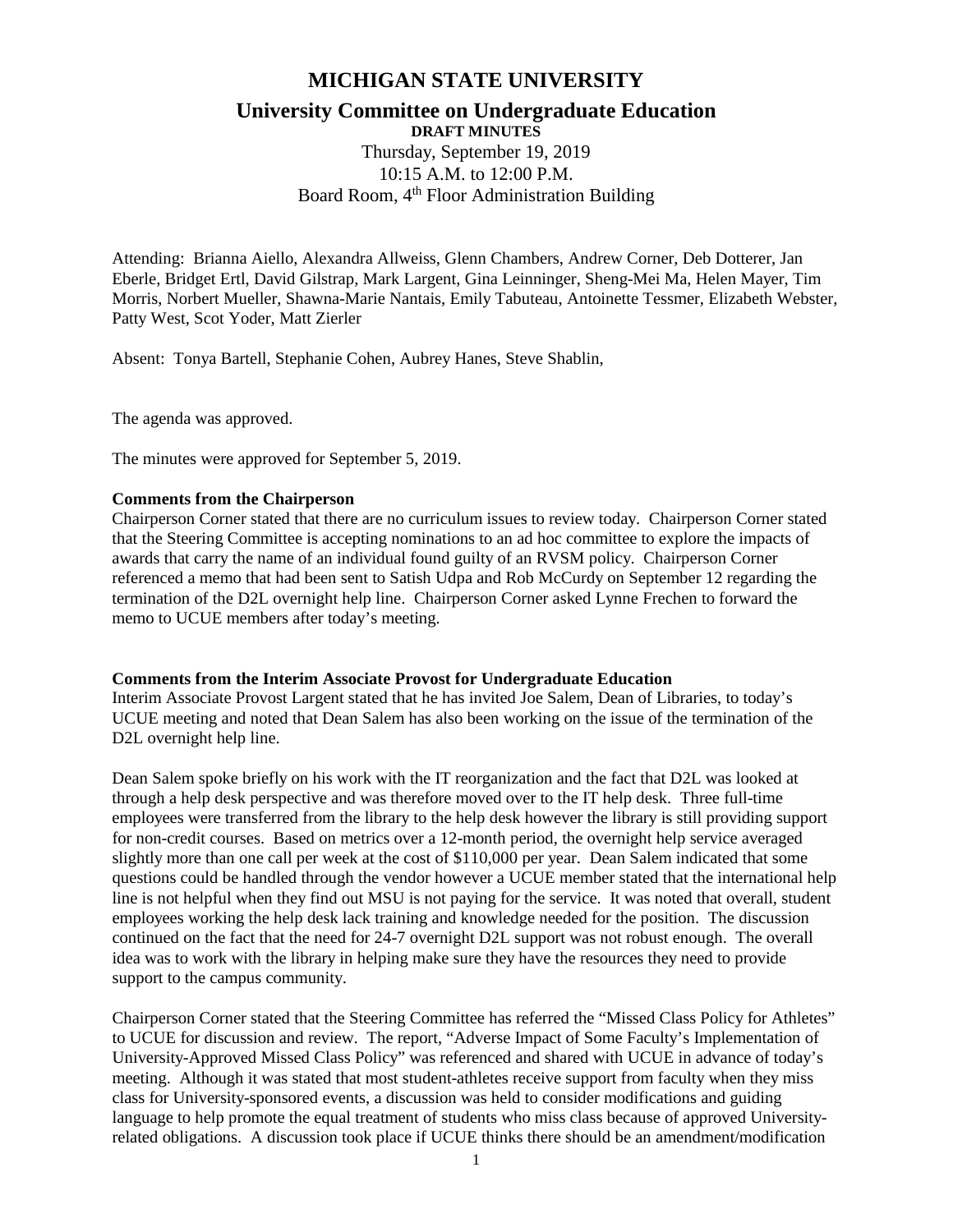to the policy so the participation for student athletes and other students who miss classes for University sponsored activities is implemented in ways to not adversely impact those students.

Examples were shared on ways faculty try to accommodate students who miss class due to travel for University events. In addition to athletes, there are many other University events requiring students to travel and miss class such as a musician competing in a musical event or a student attending an agency tour for their major. The discussion continued with examples of how to best work with students when classes are missed. Issues arose regarding students attending professional meetings, excused time for varsity athletes vs. club athletes and how the creation of the Co-Curricular Record will affect this policy.

A motion was passed that UCUE would like to encourage the Steering Committee to refer the question to the Ombudsperson as it is currently formulated and welcome the Ombudsperson to help UCUE understand if a policy change is necessary.

Recurring Policy Questions (Discussion Item)

1. Limitations of hardware in classrooms

Chairperson Corner stated that he received an email from an instructor in Osteopathic Medicine who was concerned with the inadequate teaching stations in Wells Hall and Veterinary Medicine. After a discussion, it was determined that Chairperson Corner would suggest the instructor refer the issue to Brendan Guenther or pursue a technology improvement through the Teaching and Learning Environment (TLE) process.

2. Campus safety issues that relate to undergraduate teaching space

Chairperson Corner read an email from an instructor siting safety concerns including lack of safety officers in buildings, inability to lock classroom doors, swipe option for entering classrooms, lack of videotaping/surveillance. After a discussion, it was determined that this issue was not in the purview of UCUE.

3. Fall Break / how it affects out of state students

It has been determined in a previous UCUE sub committee report that fall break is not feasible at MSU because of its effect on the academic calendar.

#### Live On (Discussion Item)

Interim Associate Provost Largent discussed MSU's live on requirement and how the length of time a student lives on campus can affect their success. It was noted that some peer institutions are moving to a 2-year live on requirement. Currently, MSU's expectation is that students live on campus through their sophomore year, however it is possible MSU will consider removing this. Exceptions include a geographic waiver, military experience, and caring for family. It was noted that a number of large apartment complexes are currently being built near campus, which becomes a draw for some students. It was noted that through data analytics living on campus improves student success, student safety and decreases student housing and food insecurity.

#### Drop/Add Policy (Discussion Item)

Interim Associate Provost Largent discussed the current drop/add policy and how it works in relation to Flat Rate Tuition. Currently, the drop/add policy works under the per credit model and needs to be revised to utilize the benefits of flat rate tuition and to better serve the needs of the students. Models from peer institutions were discussed. The challenge of communicating a change in the drop/add policy to a large